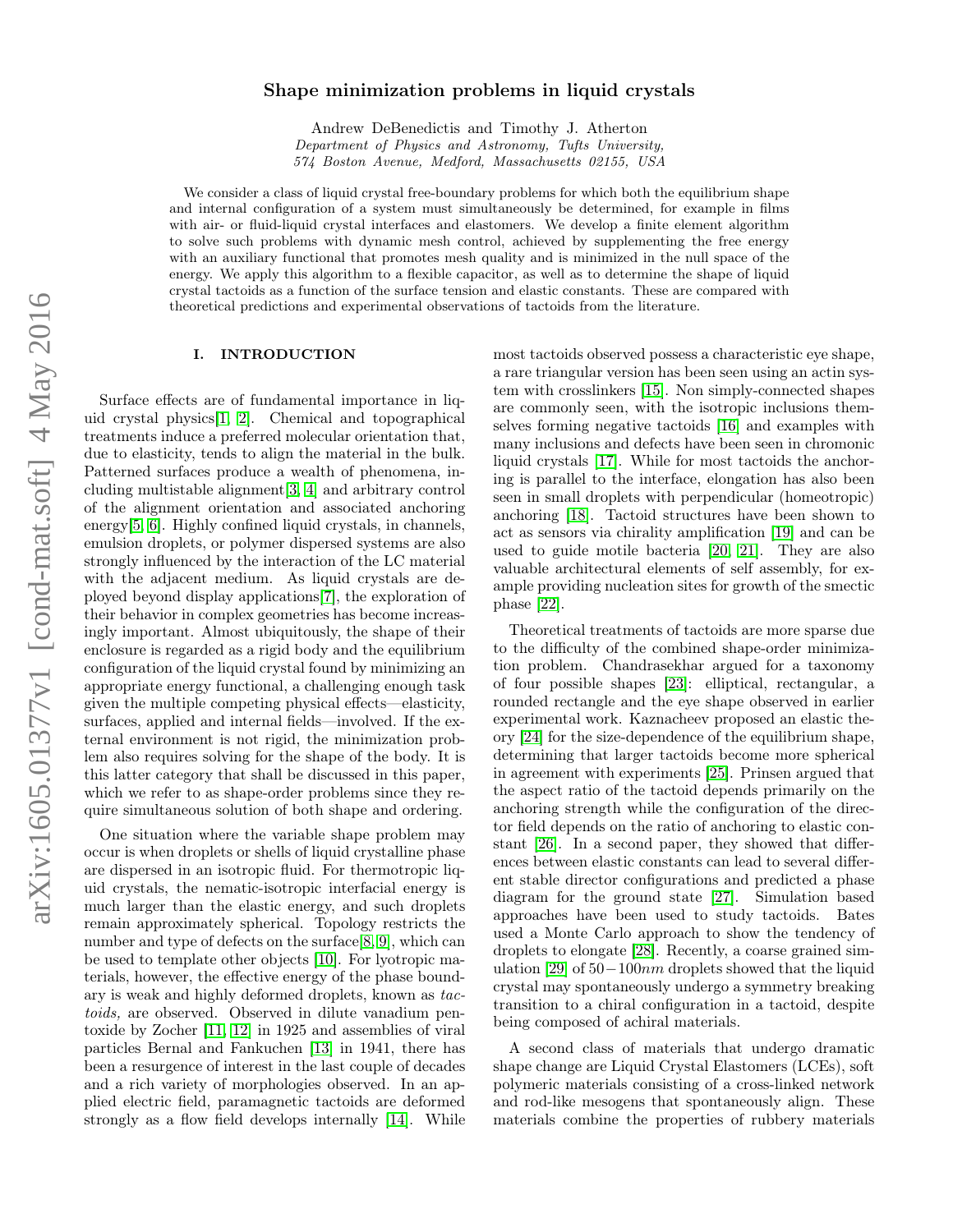and liquid crystals [\[30\]](#page-8-19). Their chief distinctive feature is the coupling between strain and orientation order: stretching a LCE material can rotate the mesogens and vice versa [\[31–](#page-8-20)[35\]](#page-8-21). They may be induced to undergo large deformations by external stimuli [\[33\]](#page-8-22) including electric fields [\[36–](#page-8-23)[39\]](#page-8-24), induced swelling by absorption of solvent molecules [\[40,](#page-8-25) [41\]](#page-8-26) and light [\[42](#page-8-27)[–47\]](#page-8-28). These fascinating properties suggest many applications requiring flexibility or a large response to a modest stimulus, such as soft actuators, artificial muscles, self-folding structures, smart materials, flexible displays, and flexible microgenerators [\[48–](#page-8-29)[51\]](#page-8-30). In light of the strong contemporary interest in these materials, some groups have begun to produce high quality numerical solvers to simulate their behavior[\[52,](#page-8-31) [53\]](#page-8-32).

In light of the above applications in liquid crystal physics, as well as others in soft matter more broadly, there is a need for generic tools to solve shape-order problems. Excellent tools for shape minimization problems, such as the *Surface Evolver* [\[54\]](#page-8-33), exist but are limited to systems without order and to problems involving low dimensional manifolds. Unfortunately, these extensions make the problem much more challenging because the numerical representation—i.e. the mesh for a finite element approach—must be co-evolved during the minimization along with the boundary. In this paper, we discuss some initial explorations and propose a regularization scheme to address these difficulties. The paper is structured as follows: in section [II](#page-1-0) the numerical challenges in this class of problem are discussed and a regularization strategy proposed. In section [III](#page-3-0) we apply this algorithm to two problems of increasing difficulty: in subsection [III A](#page-3-1) a flexible capacitor for which an analytical solution is available and in subsection [III B](#page-4-0) liquid crystal tactoids. Conclusions and prospects for future work are presented in section [IV.](#page-6-0)

# <span id="page-1-0"></span>II. REGULARIZING SHAPE MINIMIZATION PROBLEMS

As an illustration of the challenges associated with shape minimization problems, consider perhaps the simplest possible example: minimize the length of a loop subject to a constant enclosed area of unity. The problem may be solved in discrete form by defining linear elements between adjacent points  $\mathbf{x}_i$  with  $i \in [1, N]$  and imposing a periodic condition  $i + N \equiv i$ . The program is then,

<span id="page-1-1"></span>
$$
\min \sum_{i=1}^{N} \|\mathbf{x}_{i+1} - \mathbf{x}_{i}\|
$$
\n
$$
\text{s.t. } \frac{1}{2} \sum_{i=1}^{N} \|\mathbf{x}_{i} \times (\mathbf{x}_{i+1} - \mathbf{x}_{i})\| = 1. \tag{1}
$$

By differentiating the target and constraint functionals, we obtain generalized forces  $\mathbf{F}_i^L$  and  $\mathbf{F}_i^A$  representing the generalized force on vertex i exerted by the length functional and area constraint respectively. From an initial configuration  $x^0$ , the program [\(1\)](#page-1-1) is solved by taking gra-



<span id="page-1-2"></span>Figure 1. Minimization of the length of a loop at constant area. A Intermediate steps at iterations 0, 100, 200, 400 and 1000. B Length of the line minus the analytical perimeter  $L_A$  as a function of iteration. C Stepsize determined from linesearches as a function of iteration.

dient descent steps,

<span id="page-1-3"></span>
$$
\mathbf{x}^{n+1} = \mathbf{x}^n + \lambda \left( \mathbf{F}^L - \frac{\mathbf{F}^L \cdot \mathbf{F}^A}{\mathbf{F}^A \cdot \mathbf{F}^A} \mathbf{F}^A \right),\tag{2}
$$

where the component of  $\mathbf{F}^L$  that tends to change the area is subtracted off. The stepsize  $\lambda$  is determined by a line search, i.e. performing a 1D minimization of the energy functional with respect to  $\lambda$ . After each step, the solution is rescaled to have unit area. Although simple, this algorithm is at the core of programs like Surface Evolver whose complexity arises from the wide variety of energy functionals available. To obtain a solution, the user performs a succession of relaxation steps from an initial guess to find a solution and is able to interactively refine the mesh.

If the initial guess is far from the solution, however, problems can occur. In fig. [1](#page-1-2) we display a minimization starting from an initial elliptical loop of aspect ratio 3 and unit area. The solution converges toward the correct circular solution, but very slowly. In fig. [1A](#page-1-2), note that mesh points that started at the ends of the ellipse become bunched together. Hence, even after 1000 iterations, only a relatively poor approximant to the circle has been found. In fig. [1B](#page-1-2) the quantity  $L-L_A$  is reported on log-linear scales as a function of iteration number, where log-linear scales as a function of iteration number, where L is the length of the loop and  $L_A = 2\sqrt{\pi}$  is the analytical perimeter of a circle with unit area. For a good initial guess, this quantity should converge exponentially, i.e.  $L - L_A \propto \exp(-kn)$  with some rate k and hence would appear on this plot as a straight line; the line observed shows that the convergence is subexponential. The rea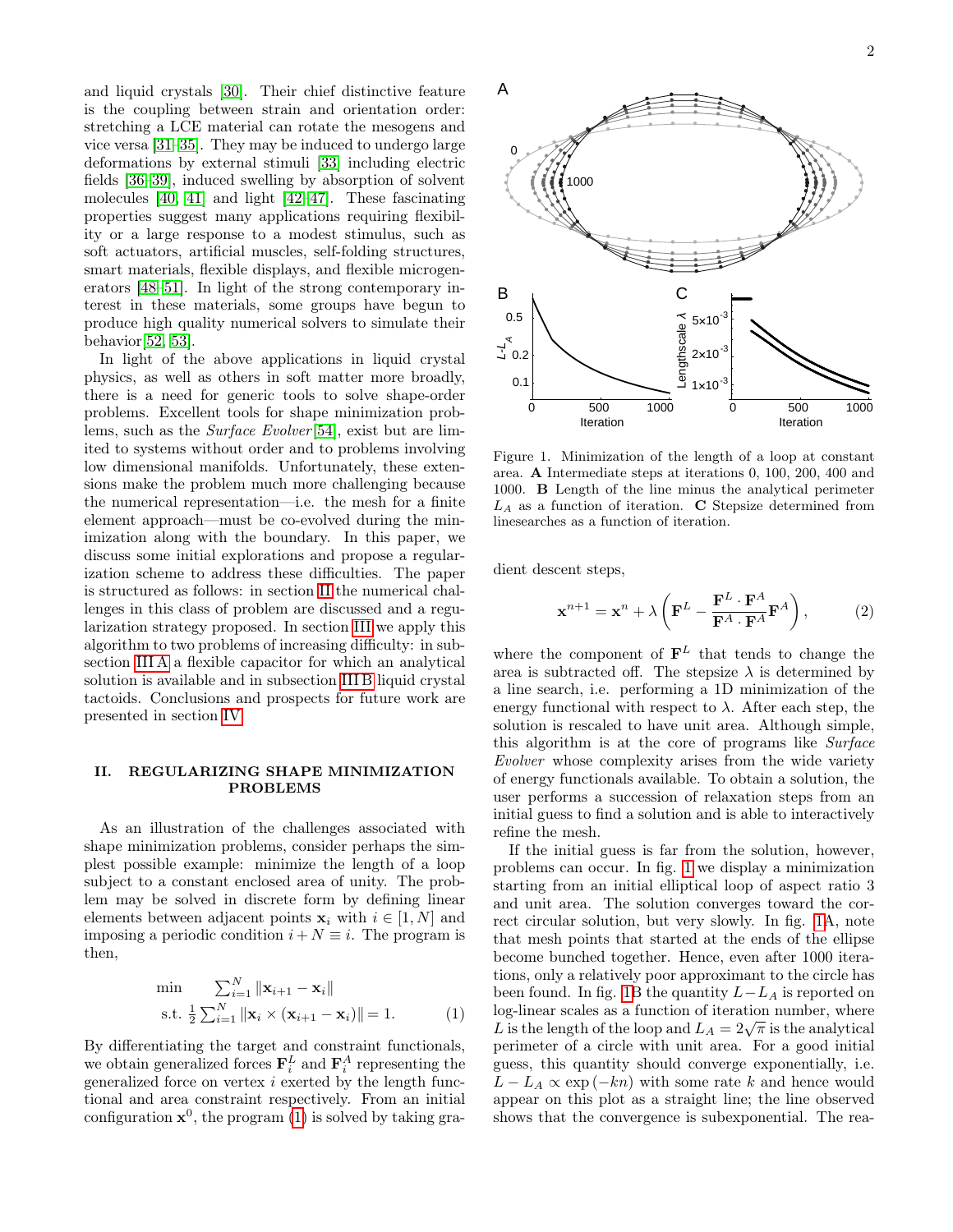son for this is apparent from a plot of the stepsize  $\lambda$  as a function of iteration, shown in fig. [1C](#page-1-2), that shows that the algorithm is forced to take smaller and smaller steps as the points become bunched together.

Bunching arises because the solution of the program [\(1\)](#page-1-1) possesses a null space with respect to the position of the vertices. Suppose all vertices other than  $x_i$  are fixed, but the *i*th vertex is perturbed  $\mathbf{x}_i \to \mathbf{x}_i + \delta \mathbf{m}$  where **m** is a unit vector. Expanding the length of a loop as a series in  $\delta$  we obtain.

$$
L = L_0 + \delta \mathbf{m} \cdot \left( \frac{\mathbf{x}_{i+1} - \mathbf{x}_i}{|\mathbf{x}_{i+1} - \mathbf{x}_i|} - \frac{\mathbf{x}_i - \mathbf{x}_{i-1}}{|\mathbf{x}_i - \mathbf{x}_{i-1}|} \right) + \cdots (3)
$$

The change in length can be cancelled to linear order if the direction of the perturbation is chosen to be perpendicular to the second factor in the dot product. The factor in question is, by definition, the generalized force acting on the vertex  $i$ . At equilibrium, this must balance the force due to the area constraint, which always points along the normal. Hence, for the solution of [\(1\)](#page-1-1), the nullspace lies for each vertex locally along the tangent line.

The existence of the nullspace reveals that the problem is underconstrained, and this characteristic is generic for shape evolution problems. For instance, if the interior of the loop were to be meshed as well, the position of these additional mesh points does not enter the program [\(1\)](#page-1-1), and so they would not be moved. Moreover, it is an issue fundamentally associated with the discrete system as the continuous functional possesses a unique solution.

To solve this problem, Surface Evolver permits the user to merge nearby mesh points as they become bunched, and to create new mesh points by splitting long elements. This is effective, but means that the number of mesh points cannot be controlled as easily and requires discrete changes to the mesh. Here, we propose a different solution that allows continuous regularization of the mesh. The idea is to supplement the minimization problem with an auxiliary functional that captures our intuition of mesh quality. For the present problem, a suitable functional is,

<span id="page-2-0"></span>
$$
E_R = \frac{1}{2} \sum_i \left[ \left( |\mathbf{x}_i - \mathbf{x}_{i-1}| - \bar{L}_i \right)^2 + \left( |\mathbf{x}_{i+1} - \mathbf{x}_i| - \bar{L}_i \right)^2 \right]
$$
\n(4)

where  $\bar{L}_i = \frac{1}{2} \left( |\mathbf{x}_i - \mathbf{x}_{i-1}| + |\mathbf{x}_{i+1} - \mathbf{x}_i| \right)$ , i.e. the mean length of the two linear elements at point  $i$ . This functional favors equally spaced mesh points. By differentiating the regularization functional, a corresponding generalized force  $\mathbf{F}^{R}$  may be obtained.

It is essential that the regularization functional does not interfere with the solution of the program [\(1\)](#page-1-1), so the regularization functional is minimized separately in the nullspace of the target functional, i.e ensuring that  $\mathbf{F}^{L} \cdot \mathbf{F}^{R} = \mathbf{F}^{A} \cdot \mathbf{F}^{R} = 0$ . Following each gradient descent step eq. [\(2\)](#page-1-3), a regularization step is then taken,



<span id="page-2-1"></span>Figure 2. Minimization of the length of a loop with regularization. A Intermediate steps at iterations 0, 40, 80, 120 and 200. B Length of the line minus the analytical perimeter  $L_A$  as a function of iteration.  $C$  Value of the regularization functional as a function of iteration. **D** Stepsize  $\lambda$  and **E** Regularization stepsize  $\lambda_r$  as determined from linesearches by iteration.

$$
\mathbf{x}^{n+1} = \mathbf{x}^n + \lambda_r \left( \mathbf{F}^R - \frac{\mathbf{F}^R \cdot \mathbf{F}^L}{\mathbf{F}^L \cdot \mathbf{F}^L} \mathbf{F}^L - \frac{\mathbf{F}^R \cdot \mathbf{F}^A}{\mathbf{F}^A \cdot \mathbf{F}^A} \mathbf{F}^A \right),\tag{5}
$$

where the regularization stepsize  $\lambda_r$  is found by performing a linesearch on the regularization functional [\(4\)](#page-2-0).

Execution of this algorithm on the same elliptical initial configuration as above yields a plot displayed in figure [2A](#page-2-1) that has converged onto the correct circular solution with the mesh points are approximately evenly spaced as desired. Inspection of the length as a function of iteration  $L - L_A$  in figure [2B](#page-2-1) shows that the algorithm converges exponentially, within around 200 iterations, even from this poor initial guess. While the new algorithm involves approximately twice the work per iteration, i.e. an additional force evaluation and line search, this is clearly a considerable improvement over the naive algorithm. The value of the  $E_R$  is shown in figure [2C](#page-2-1) indicating that the solution is not fully converged with respect to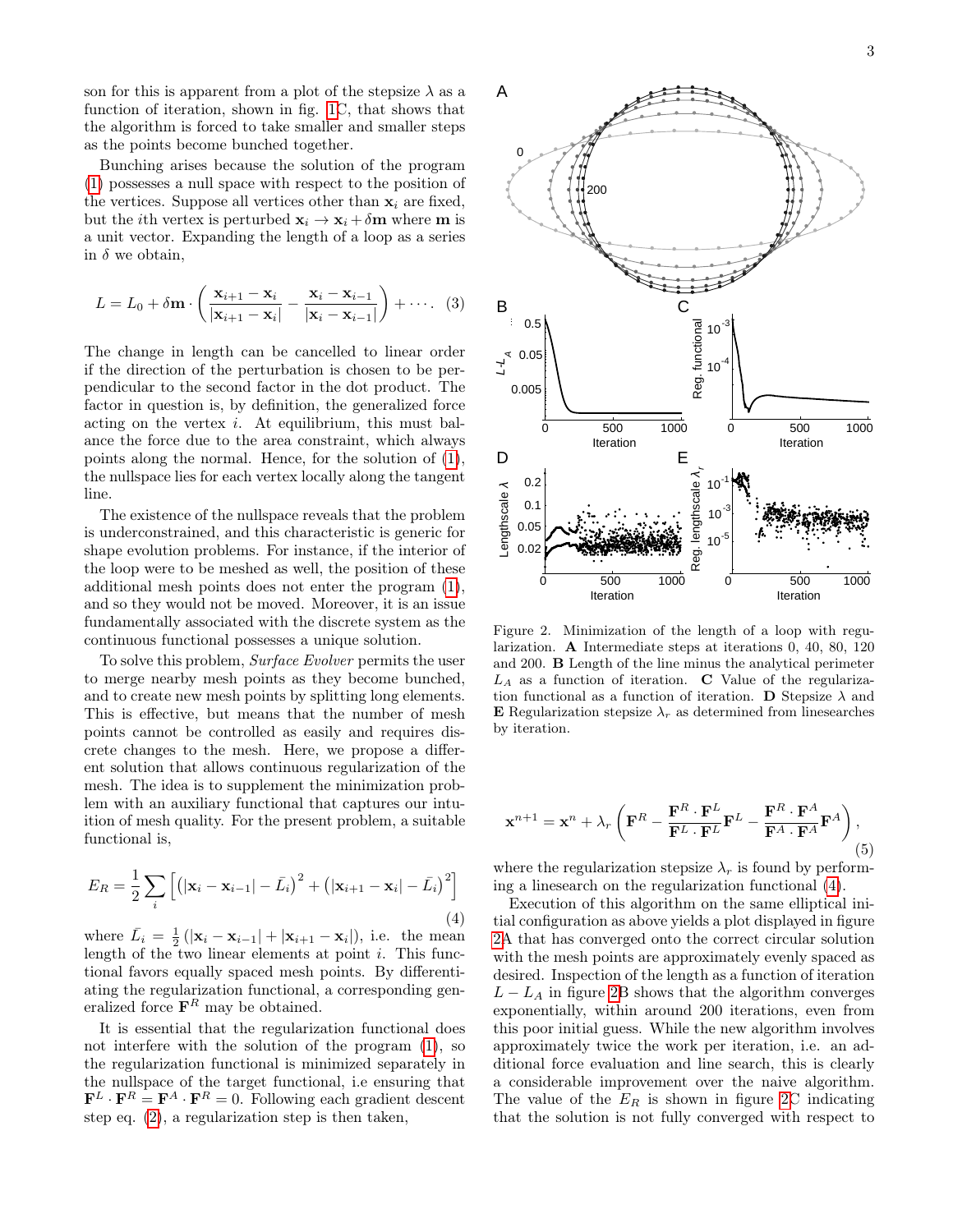the regularization functional. While the stepsizes  $\lambda$  and  $\lambda_R$ —displayed in figure [2D](#page-2-1) and [2E](#page-2-1) respectively—are very different in value and rather noisy, it is apparent that they remain approximately constant with iteration, explaining the fast convergence.

The strategy developed for the very simple problem considered in the present section is readily usable to any combination of target functionals, constraints and regularization functionals. In particular, it is also applicable to problems where the minimization must be performed not only on the shape of the domain but on field quantities defined upon it; it is to such a problem that we turn in the following section.

# <span id="page-3-0"></span>III. APPLICATIONS

### <span id="page-3-1"></span>A. A flexible capacitor

We now examine a more complex problem, a cylindrical capacitor made from flexible electrodes shown schematically in the inset of fig. [3A](#page-4-1). Normal capacitors with rigid plates held at fixed potential difference experience a force that tends to separate the plates. Here, the capacitor is initially circular in the absence of an electric field and tends to elongate in the vertical direction when a potential difference is applied to the terminals. The device is filled with an incompressible fluid dielectric and so maintains a constant area.

The energy functional contains three terms, a line tension that minimizes droplet circumference, the electrostatic energy resulting from the electric field, and an anchoring energy used to enforce a boundary value  $u = u_0$ without discontinuities on the electric potential,

<span id="page-3-2"></span>
$$
E = \sigma \int_{\partial D} dl + \Lambda \epsilon \int_{D} (\nabla u)^2 dA + W \int_{\partial D} (u - u_0)^2 dl. \tag{6}
$$

This is to be minimized on a 2D domain D with respect to the electric potential  $u$  and the shape of the boundary  $\partial D$ , subject to fixed area,

<span id="page-3-8"></span>
$$
\int dA = \pi. \tag{7}
$$

The parameters  $\sigma$ , W and  $\epsilon$  represent the surface tension, anchoring and electrostatic energies respectively; Λ is a length of the order of the size of the droplet. Note that this problem is easily transformed into a liquid crystal problem by replacing the electric potential with the director angle  $\theta$ , modifying the elastic term to include variable elastic constants and replacing  $u_0$  with a spatially varying easy axis.

The energy [\(6\)](#page-3-2) can be made dimensionless by dividing through by  $\Lambda \epsilon u_0^2$ , and making a change of variables  $x \to$  $\Lambda x',$ 

<span id="page-3-3"></span>
$$
\frac{E}{\Lambda \epsilon u_0^2} = \frac{\sigma}{\epsilon u_0^2} \int_{\partial D} dl' + \int_D (\nabla' \overline{u})^2 dA' + \frac{W}{\epsilon} \int_{\partial D} (\overline{u} - 1)^2 dl',\tag{8}
$$

where  $\bar{u} = u/u_0$  and the primed variables correspond to the coordinate system scaled by  $\Lambda$ . There are two dimensionless parameters,  $\Gamma_{\sigma} = \frac{\sigma}{\epsilon u_0^2}$ , which represents the ratio of line tension to applied field, and  $\Gamma_W = \frac{W}{\epsilon}$ , which represents the relative importance of anchoring and electric forces.

The problem is discretized using a conventional finite element approach: the domain is represented by an initially circular mesh with triangular elements. The potential  $u$  is represented on the vertices and a linear interpolation is used on the interior of the triangles, hence  $\nabla u$  is constant in each triangular element. Using this discretization, an estimate of the functional [\(8\)](#page-3-3) can be calculated for a given configuration. Formulae for these expressions are available in standard finite element textbooks; we do not supply them here. From these, it is possible to obtain the generalized force F acting on each vertex of the mesh, and also a scalar generalized force F acting on the field. Boundary vertices experience a contribution to the force from all terms in [\(8\)](#page-3-3); the interior vertices only experience forces due to the electrostatic term. Because of this, it is clear that the problem is underconstrained with respect to the interior vertices.

To remedy this, two auxiliary functionals are introduced to regularize the problem. The first,

<span id="page-3-4"></span>
$$
E_{R,energy} = \sum_{i}^{N_f} \left[ \int_{D_i} (\nabla u)^2 dA - \frac{\int_D (\nabla u)^2 dA}{N_f} \right]^2, \quad (9)
$$

prefers to maintain equal energy density among all triangles; the second,

<span id="page-3-5"></span>
$$
E_{R,angle} = \sum_{i}^{N_f} \left[ \frac{1}{\pi} \sum_{j=1}^{3} (\psi_{i,j} - \pi/3)^2 \right],
$$
 (10)

favors triangles with equal angles. In [\(9\)](#page-3-4) and [\(10\)](#page-3-5),  $\psi_{i,j}$ is the interior angle of face i at vertex j and  $N_f$  is the total number of triangles composing the mesh. Using the algorithm described in the previous section, gradient descent is performed by successive line searches on the target and auxiliary functionals.

To validate our algorithm, we take advantage the fact that an approximate analytical solution is available from conformal mapping, at least in the limit of small deformations. We use a one-parameter area conserving conformal map  $z(w)$  of the form,

<span id="page-3-6"></span>
$$
z = w\sqrt{1 - 3\alpha^2} + \alpha w^3. \tag{11}
$$

to map the undeformed capacitor, i.e. the unit disk, parametrized by complex coordinates w, to a target domain with coordinates z. The electric potential is also represented in the source domain with a complex function  $u(w)$ ,

<span id="page-3-7"></span>
$$
u(w) = \Im\left(\sum_{n=1}^{\infty} c_n w^n\right),\tag{12}
$$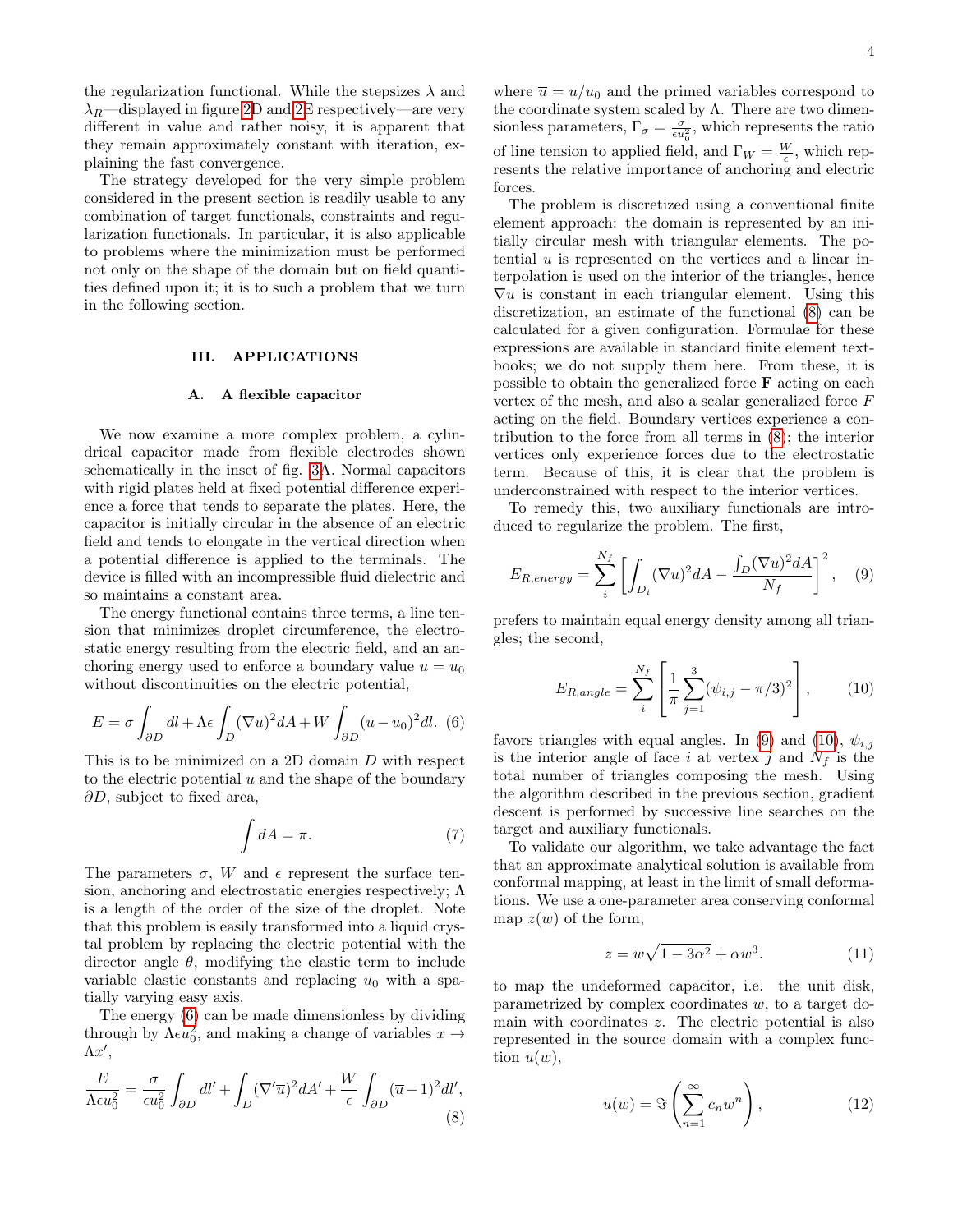

<span id="page-4-1"></span>Figure 3. Convergence to the conformal mapping solution for a flexible capacitor with  $\Gamma_{\sigma} = 2$  and  $\Gamma_W = 1$ . A Norm of the difference between simulation and conformal mapping results for the field (brown) and shape (cyan) for simulations with (solid) and without (dashed) the regularization routine as the simulation reaches convergence. Comparison plots of the B initial and C final states of the simulation. The outer borders of the CM (cyan) and simulation (brown) solutions are shown, and points interior to both shapes are shaded by the difference between the field solutions at those points.

with coefficients  $c_n$ . By translating the energy functional [\(8\)](#page-3-3) into complex form, inserting the map eq. [\(11\)](#page-3-6) and potential eq. [\(12\)](#page-3-7), and performing the integrations, we obtain an expression for the energy that is quadratic in  $\alpha$  and  $c_n$  and readily minimized numerically. Full details of the derivation are provided in the appendix.

For a test case with parameters  $\Gamma_{\sigma} = 2$  and  $\Gamma_W = 1$ , we show in fig. [3A](#page-4-1) a comparison between the conformal mapping solution and the finite element solution as a function of iteration for the  $L_2$  norm of the difference in the field,

$$
||u_c - u_{fe}||_2 = \int |u_c - u_{fe}|^2 dA,
$$

and the  $L_2$  norm of the difference in shape, i.e. the area between the finite element boundary and the conformal mapping boundary. Both quantities converge to a fixed nonzero value because the conformal mapping solution is itself approximate. Additionally, we show these quantities with and without the regularization scheme active. Note that without regularization, the method fails to con-



<span id="page-4-2"></span>Figure 4. Shape of a flexible capacitor with applied electric field. Deep cyan (brown) regions indicate a field value of  $+u_0$  $(-u_0)$ . All cases were started with a circular shape and a field that changes linearly along the vertical. Solutions below the dashed line converge on a "pinched" configuration that prefers to separate.

verge due to bunching of the mesh points. In figure fig. [3B](#page-4-1) and fig. [3C](#page-4-1), a local comparison between the conformal mapping and finite element solution is shown for the start and end configurations, showing a good agreement.

In figure [4](#page-4-2) we display configurations that result from these minimizations as a function of  $\Gamma_W$  and  $\Gamma_{\sigma}$  including those that exhibit large deformations outside the validity of the conformal mapping solution. For  $\sigma > W$ , the capacitors tend to remain fairly circular; as  $\Gamma_W$  is increased the solution conforms more closely to the boundary conditions. Conversely, for  $\sigma \langle W \rangle$  significant deformations of the capacitor are allowed; the shape elongates vertically at the expense of horizontal invaginations. Beneath the dashed line in fig. [4,](#page-4-2) the deformation is so extreme that the invaginations meet; if allowed to, the capacitor would seperate into two disconnected domains.

### <span id="page-4-0"></span>B. Tactoids

We now adapt the simulation developed in the previous section to study nematic tactoids. Parametrizing the director as  $\mathbf{n} = (\sin \theta, \cos \theta)$ , the energy functional contains line tension, elastic and anchoring terms respectively,

$$
E = \sigma \int_{\partial D} dl + \Lambda \int_{D} \left[ K_{1} (\nabla \cdot \mathbf{n})^{2} + K_{3} |\nabla \times \mathbf{n}|^{2} \right] dA
$$

$$
+ W \int_{\partial D} (\theta - \theta_{e})^{2} dl
$$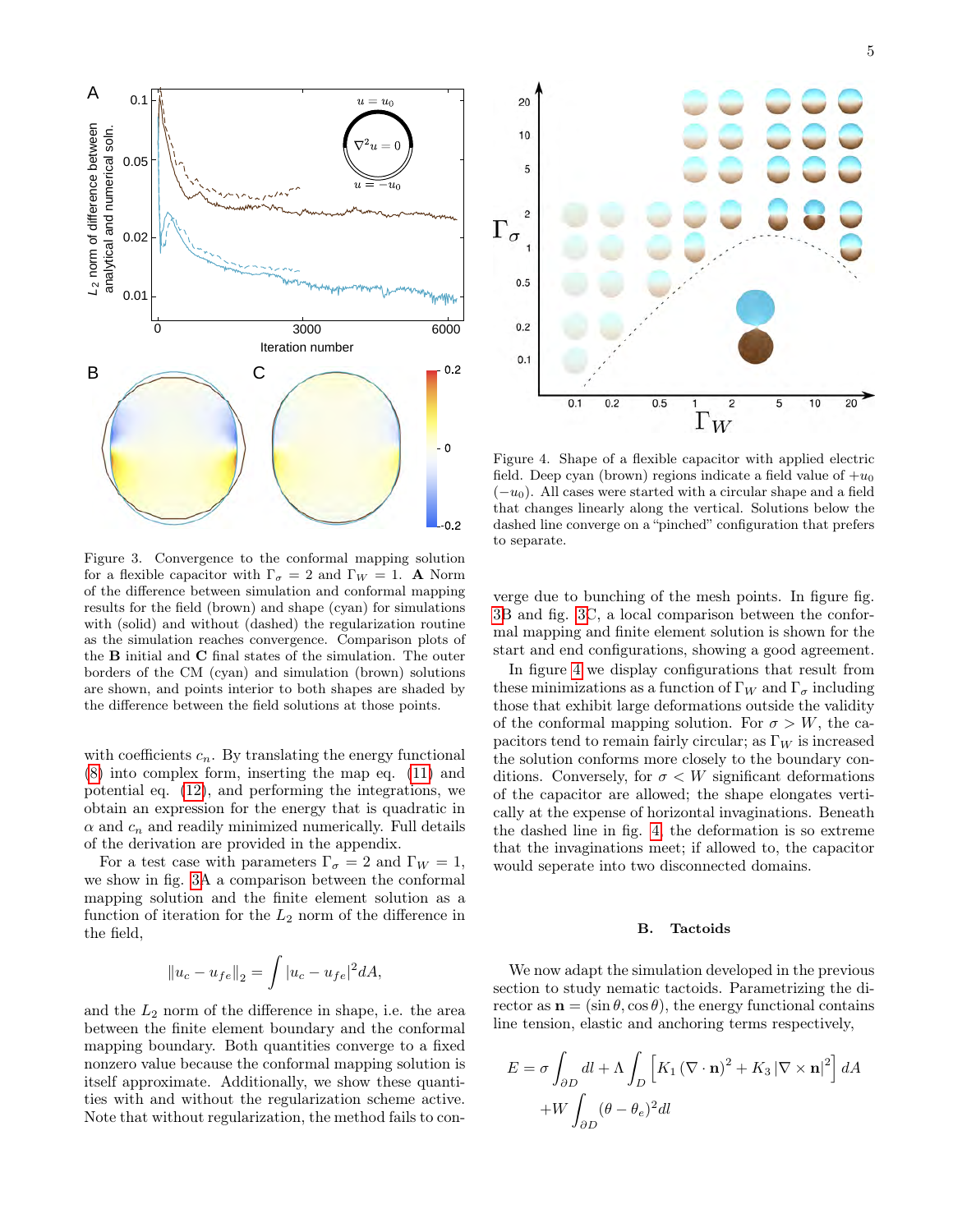



<span id="page-5-0"></span>Figure 5. Shape of a nematic droplet. All cases were started with a circular shape and a director field with virtualized defects on the horizontal axis. Depending on the anchoring strength, these defects may spread out to infinity or may move into the droplet.

where  $K_1$  and  $K_3$  are the splay and bend elastic constants respectively. This is to be minimized subject to an area constraint as before, and we divide through by  $\Lambda K_1$  and make the change of variables  $x \to \Lambda x'$  in order to nondimensionalize the energy.

When  $K_3 = K_1$ , the elastic energy density reduces to  $K_1(\nabla\theta)^2$  and the problem is almost exactly the same as that discussed in the previous section, with one important difference: the easy axis  $\theta_e$  is not fixed on the boundary, but dynamically determined at each iteration relative to the local estimate of the tangent plane. Even so, we use the same regularization functionals and algorithm, only inserting a modified force functional for the elastic anisotropy.

In figure [5,](#page-5-0) a set of equilibrium shapes is shown for  $K_3 = K_1$  as a function of  $\sigma/K_1$  and  $W/K_1$ . In all cases, the minimization was started from a circular initial configuration, with virtual defects outside the tactoid. Stronger anchoring causes the nematic to better conform to the boundary condition, effectively moving the virtual defects closer to the surface of the droplet. Weaker line tension, on the other hand, permits more elongation of the droplet.

The effect of elastic anisotropy is shown in fig. [6,](#page-5-1) which displays four equilibrium configurations as a function of  $K_3/K_1$  and  $W/K_1$ . It is clear that significant shape deformation is only achieved with the introduction of elastic anisotropy. Stronger elastic constants lead to a fairly homogeneous field with excluded defects, while weak elastic constants allow the field the better follow the anchoring



<span id="page-5-1"></span>Figure 6. Simulations of nematic droplets with weak line tension  $(W/\sigma = 10)$ . Line segments indicate the director orientation at those points.



<span id="page-5-2"></span>Figure 7. Simulations of nematic droplets with weak line tension  $(W/\sigma = 10)$  with interior holes. The holes in the droplets form negative tactoids that align either A perpendicular or B parallel to the orientation of the outer tactoid depending on the ratio of  $W$  to  $K_1$ .

condition, resulting in a pair of boojum defects.

It is straightforward to apply our technique to more complicated geometries, such as non-simply connected domains. In figure [7,](#page-5-2) we display two equilibrium configurations with negative tactoid holes on the interior. These were started from an initially annular configuration with an area constraint additionally applied to the hole. Solutions with the interior negative tactoid aligned perpendicular to (fig. [7A](#page-5-2)) or parallel to (fig. [7B](#page-5-2)) with the exterior were found.

We note that the array of achievable tactoid shapes fit within the classes defined in [\[26\]](#page-8-15). Additionally, the shape trends displayed in fig. [5](#page-5-0) closely mimic those proposed by Lishchuk [\[55\]](#page-8-34). Unique to our results is the ability to predict tactoid shapes with more complex boundaries. This allows for better agreement with experimentally produced cusped ellipsoids [\[25,](#page-8-14) [56\]](#page-8-35), as well as tactoids containing isotropic inclusions [\[16,](#page-8-5) [17\]](#page-8-6). Excitingly, experimental evidence of the latter tends to produce neg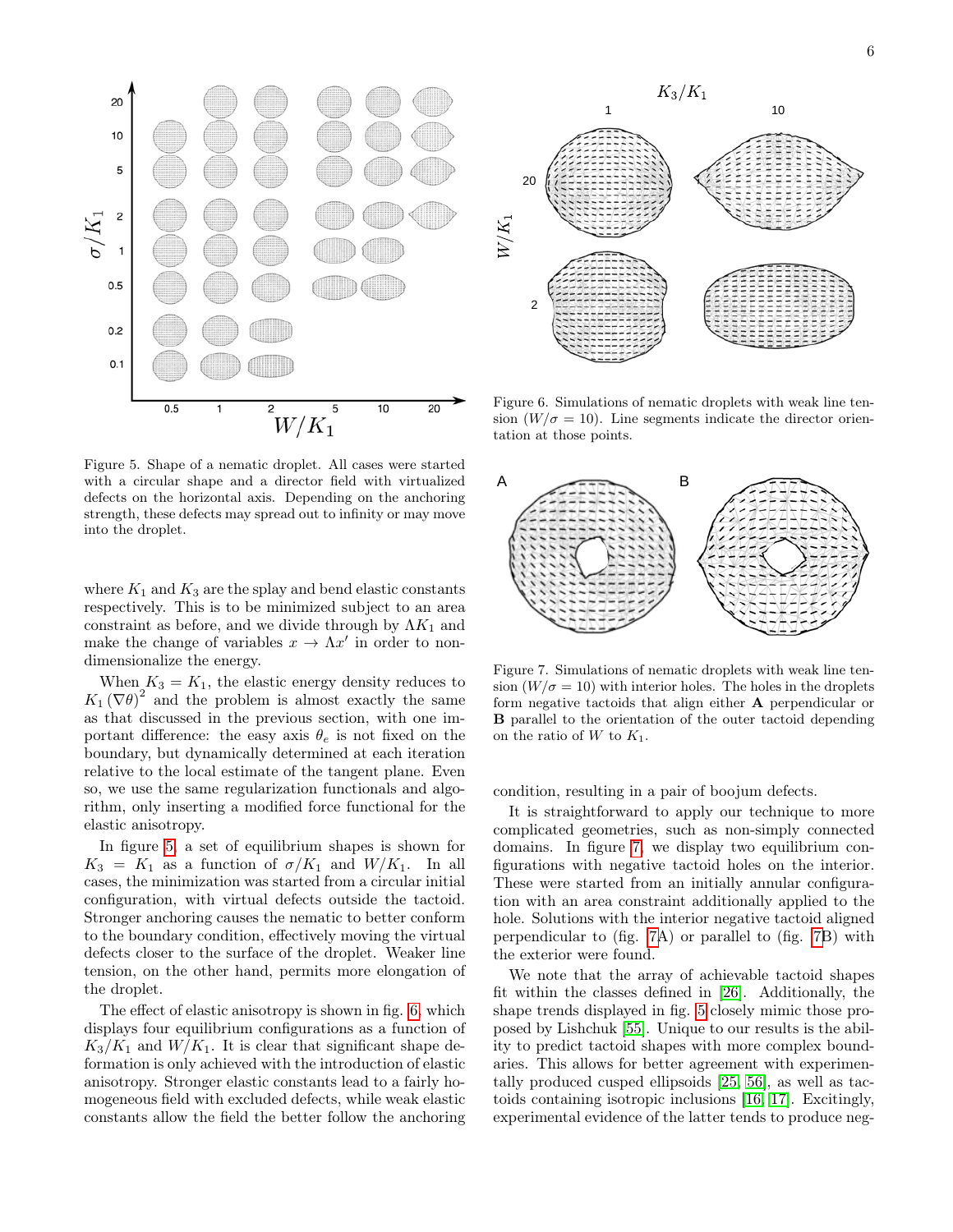ative tactoids that align parallel to the exterior tactoid, in agreement with one of our classes.

# <span id="page-6-0"></span>IV. CONCLUSION

The present work describes our initial exploration of a very challenging class of problems, where the equilibrium configuration of a system must be found by minimizing some functional with respect to internal fields as well as the shape of the domain. Gradient descent methods are effective for some subset of these problems, and form the basis of programs like Surface Evolver, but require management of mesh quality during the minimization. Some of the challenges were illustrated with a toy example of minimizing the length of a loop at constant area, showing that mesh points become bunched during the minimization and prevent convergence on the correct solution.

A regularization strategy was shown to be effective in overcoming these difficulties whereby the target functional was supplemented with an auxiliary functional to promote equally-spaced mesh points. The same approach was used to develop a solver for the equilibrium configuration of a flexible capacitor, as well as that of a 2D nematic tactoid. Exploring the space of shapes as a function of the surface tension and anisotropic elastic constants, we found structures similar to those experimentally observed, as well as some others predicted in the literature. We are presently working to generalize our program to work with higher dimensional manifolds, arbitary combinations of fields defined upon them, a broader selection of energy functionals and dynamics problems.

### ACKNOWLEDGMENTS

The authors wish to thank the Tufts Graduate School of Arts and Sciences for provision of a summer scholarship for ADB. Both TJA and ADB are grateful for funding from a Cottrell Award from the Research Corporation for Science Advancement.

### APPENDIX: CONFORMAL MAPPING **SOLUTION**

The integrals in [\(6\)](#page-3-2) and [\(7\)](#page-3-8) must be translated into complex notation using the map  $z(w)$ . To do this, we use familiar properties of complex functions, i.e that  $\frac{dz}{dw}$ plays the role of a metric, so that lengths transform under the action of z like  $\left|\frac{dz}{dw}\right|$  and areas transform like  $\left|\frac{dz}{dw}\right|$ 2 . Parametrizing the boundary of the unit circle as  $e^{i\theta}$ , the program in complex notation is to minimize,

<span id="page-6-3"></span>
$$
E = \Gamma_{\sigma} \int \left| \frac{dz}{dw} \right| d\theta + \Gamma_{\epsilon} \int \left| \frac{du}{dw} \right|^2 dw + \int (u - u_0) \left| \frac{dz}{dw} \right| d\theta,
$$
\n(13)

with respect to  $z(w)$  and the real function  $u(w)$  and subject to the constraint,

<span id="page-6-5"></span>
$$
\frac{1}{2} \int \bar{z} \frac{dz}{dw} i e^{i\theta} d\theta = \pi,\tag{14}
$$

where we used the property that the electrostatic energy is invariant under a conformal mapping.

The conformal map  $z(w)$  and the scalar potential u are expanded as a power series in  $w$ ,

<span id="page-6-4"></span>
$$
z(w) = \sum_{n=1}^{\infty} a_n w^n,
$$
\n(15)

and

<span id="page-6-1"></span>
$$
u(w) = \Im\left(\sum_{n=1}^{\infty} c_n w^n\right),\tag{16}
$$

where positive powers only have been retained to ensure regularity at the origin  $w = 0$  and the imaginary part is chosen due to the symmetry of the boundary condition. Substituting  $w = re^{i\theta}$  into [\(16\)](#page-6-1), we obtain

<span id="page-6-2"></span>
$$
u(w) = \sum_{n} c_n r^n \sin(n\theta), \qquad (17)
$$

and turn to the issue of evaluating each term in the energy functional, as well as the area constraint, in order of difficulty.

The first term we consider is the electrostatic energy, which is after all invariant under the mapping. Inserting the solution [\(17\)](#page-6-2) into the second term in [\(13\)](#page-6-3) yields,

<span id="page-6-7"></span>
$$
E_{el} = \Gamma_{\epsilon} \sum_{n} \frac{2n^2}{2n - 1} c_n^2.
$$
 (18)

Next, we turn to the area constraint. Inserting [\(15\)](#page-6-4) into [\(14\)](#page-6-5) and integrating,

$$
A = \sum_{n} n \pi a_n^2.
$$

At this point, we shall specialize the problem to only consider the first two odd terms of  $z(w)$ ,

$$
z = a_1 w + a_3 w^3 \tag{19}
$$

where the first is the identity mapping and the second represents the first nonzero term of the deformation induced by the field. This approximation is equivalent to assuming that the capacitor is only weakly deformed from the circular reference shape, which is true if the line tension dominates in the energy functional. We therefore create a one parameter family of maps that preserves the area of the unit disk,

<span id="page-6-6"></span>
$$
z = w\sqrt{1 - 3\alpha^2} + \alpha w^3. \tag{20}
$$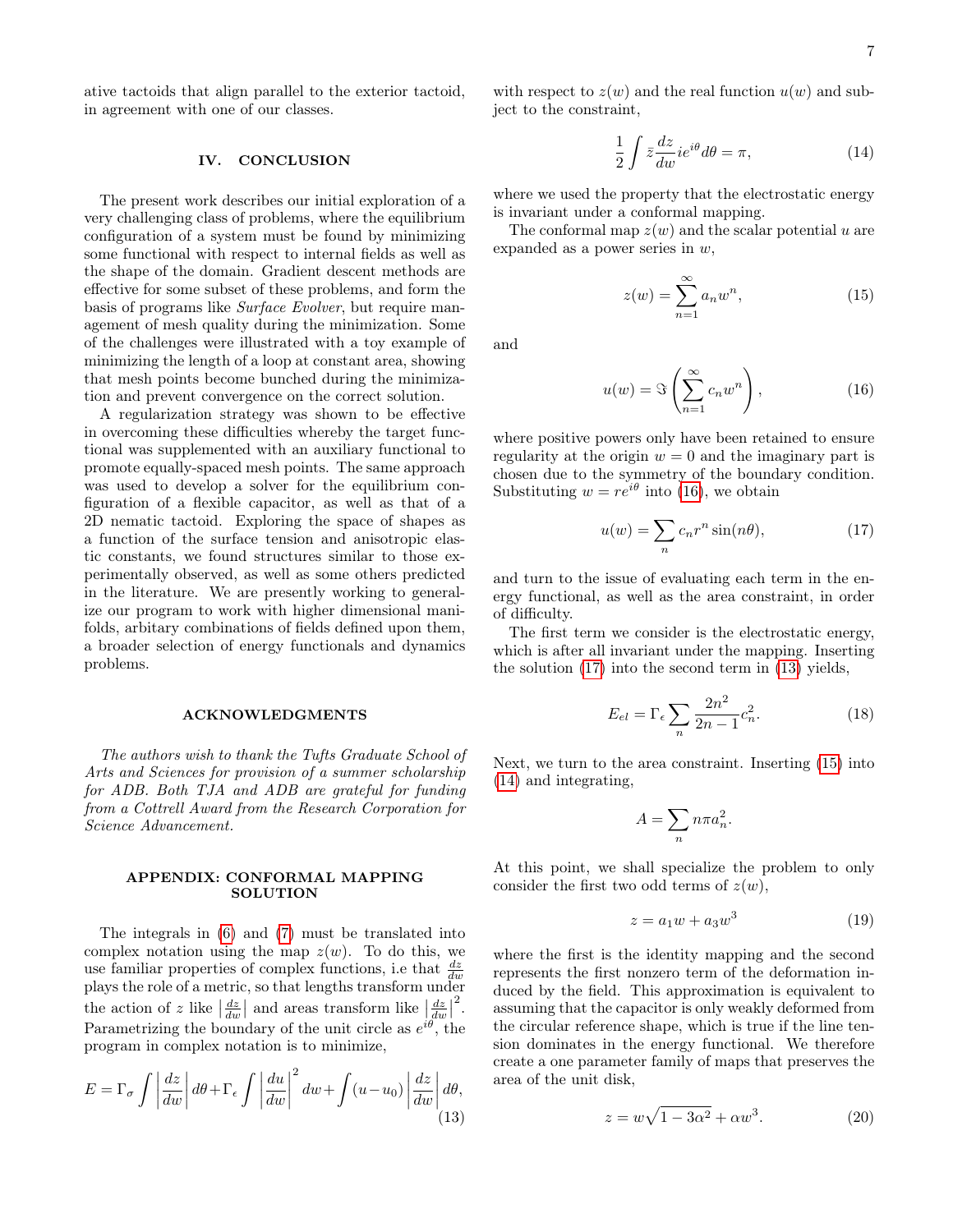The line tension term in [\(13\)](#page-6-3) is highly nonlinear. Insert-ing the restricted map [\(20\)](#page-6-6) and evaluating using  $w = e^{i\theta}$ on the boundary, we obtain

$$
E_{lt} = \Gamma_{\sigma} \int_{-\pi}^{\pi} \sqrt{9\alpha^2 \sin^2(2\theta) + \left(\sqrt{1 - 3\alpha^2} + 3\alpha \cos(2\theta)\right)^2} d\theta
$$

which may be evaluated in terms of the complete elliptic integral  $E(m)$ ,

$$
F_{lt} = 2\Gamma_{\sigma} [G_{+}E(m_{+}) + G_{-}E(m_{-})],
$$

where

$$
G_{\pm} = \sqrt{1 + 6\alpha \left(\alpha \pm \sqrt{1 - 3\alpha^2}\right)},
$$

$$
m_{\pm} = \frac{\pm 12\alpha\sqrt{1 - 3\alpha^2}}{1 + 6\alpha \left(\alpha \pm \sqrt{1 - 3\alpha^2}\right)}.
$$

Due to the complexity of this expression, we make a series expansion about  $\alpha = 0$  and retain the first nontrivial term,

<span id="page-7-10"></span>
$$
E_{lt} \approx \Gamma_{\sigma} \pi \left( 2 + \frac{3}{2} \alpha^2 \right). \tag{21}
$$

The anchoring term also contains  $\left|\frac{dz}{dw}\right|$ , and hence is also nonlinear. We follow a similar strategy to the line tension, expanding this in powers of  $\alpha$  on the boundary  $w = e^{i\theta}$  and retaining only terms up to quadratic order,

$$
\left|\frac{dz}{dw}\right| \approx 1 + 3\alpha \cos(2\theta) - \frac{3}{4}\alpha^2 (3\cos(4\theta) - 1).
$$

Inserting this, together with the series solution for  $u$ , eq. [\(17\)](#page-6-2), into the anchoring energy term in [\(13\)](#page-6-3) and performing the integration yields an expression of the form,

<span id="page-7-11"></span>
$$
E_a = (p + q_i c_i + r_{ij} c_i c_j), \qquad (22)
$$

where  $p$ ,  $q$  and  $r$  are scalar, vector and matrix quadratic functions of  $\alpha$ .  $r_{ij}$  is a symmetric band-diagonal matrix with a checkerboard structure,  $r_{ij} = 0$  if  $|i - j| = 0$ . For

- <span id="page-7-0"></span>[1] G. Barbero and L. Evangelista, Adsorption Phenomena and Anchoring Energy in Nematic Liquid Crystals, Liquid Crystals Book Series (CRC Press, 2005), ISBN 9781420037456.
- <span id="page-7-1"></span>[2] T. Rasing and I. Musevic, Surfaces and Interfaces of Liquid Crystals (Springer Berlin Heidelberg, 2013), ISBN 9783662101575.
- <span id="page-7-2"></span>[3] J.-H. Kim, M. Yoneya, and H. Yokoyama, Nature 420, 159 (2002).
- <span id="page-7-3"></span>[4] T. J. Atherton and J. H. Adler, Phys. Rev. E 86, 040701 (2012).
- <span id="page-7-4"></span>[5] S. Kondrat, a. Poniewierski, and L. Harnau, Liq. Cryst.

the sake of brevity, we do not list these elements here; they are available in a Mathematica notebook provided as supplementary material.

 $d\theta$ , preserving conformal map [\(20\)](#page-6-6) as well as the coefficients All terms in the free energy [\(13\)](#page-6-3) have now been evaluated in terms of the parameter  $\alpha$  that defines the areaof the field [\(17\)](#page-6-2). Expressions for line tension, electric energy and anchoring are quoted in equations [\(21\)](#page-7-10), [\(18\)](#page-6-7) and [\(22\)](#page-7-11) respectively. It may therefore be seen that the total free energy can be put into the form,

<span id="page-7-12"></span>
$$
E = P + Q_i c_i + R_{ij} c_i c_j, \qquad (23)
$$

where P, Q and R are quadratic functions of  $\alpha$ . The scalar P contains contributions from the anchoring and line tension terms; Q contains only contributions from the anchoring term;  $R$  contains electrostatic (on the diagonal) and anchoring contributions. The special structure arises because the series expansion in  $z$  is low order, while the expansion in u was carried out to arbitrary order and is valid for the situation where the shape deformation is small. A higher order expansion in z will yield P, Q and  $R$  that are also variables of higher order parameters  $\{\beta, \gamma, ...\}$ . Furthermore, series expansion of  $\frac{dz}{dw}$  limits the order of P, Q and R to being quadratic in  $\alpha$ ; this expansion could easily be extended further.

Minimization of eq. [\(23\)](#page-7-12) with respect to  $\alpha$  and  $c_i$  yields the following system of equations,

$$
\frac{\partial E}{\partial \alpha} = \frac{\partial P}{\partial \alpha} + \frac{\partial Q_i}{\partial \alpha} c_i + \frac{R_{ij}}{\partial \alpha} c_i c_j = 0, 2R_{ij}c_j + Q_i = 0,
$$
 (24)

where we note that  $i$  is a free index in the second equation. These equations are efficiently solved by the nested iteration scheme,

$$
a^{m+1} = \alpha^m - \lambda \frac{\partial F}{\partial \alpha} \Big| c_i^m
$$

$$
2R_{ij}(\alpha^m)c_j^{m+1} = -Q_i(\alpha^m)
$$

for sufficiently small stepsize  $\lambda$  and a single initial seed value  $\alpha^0 = 0$ . A *Mathematica* notebook that implements this scheme is presented as supplementary material.

32, 95 (2005).

- <span id="page-7-5"></span>[6] C. Anquetil-Deck, D. J. Cleaver, J. P. Bramble, and T. J. Atherton, Phys. Rev. E 88, 012501 (2013).
- <span id="page-7-6"></span>[7] J. P. Lagerwall and G. Scalia, Current Applied Physics 12, 1387 (2012).
- <span id="page-7-7"></span>[8] F. C. MacKintosh and T. C. Lubensky, Phys. Rev. Lett. 67, 1169 (1991).
- <span id="page-7-8"></span>[9] A. Fernández-Nieves, V. Vitelli, A. S. Utada, D. R. Link, M. Márquez, D. R. Nelson, and D. A. Weitz, Physical review letters 99, 157801 (2007).
- <span id="page-7-9"></span>[10] J. K. Whitmer, X. Wang, F. Mondiot, D. S. Miller, N. L. Abbott, and J. J. de Pablo, Phys. Rev. Lett. 111, 227801